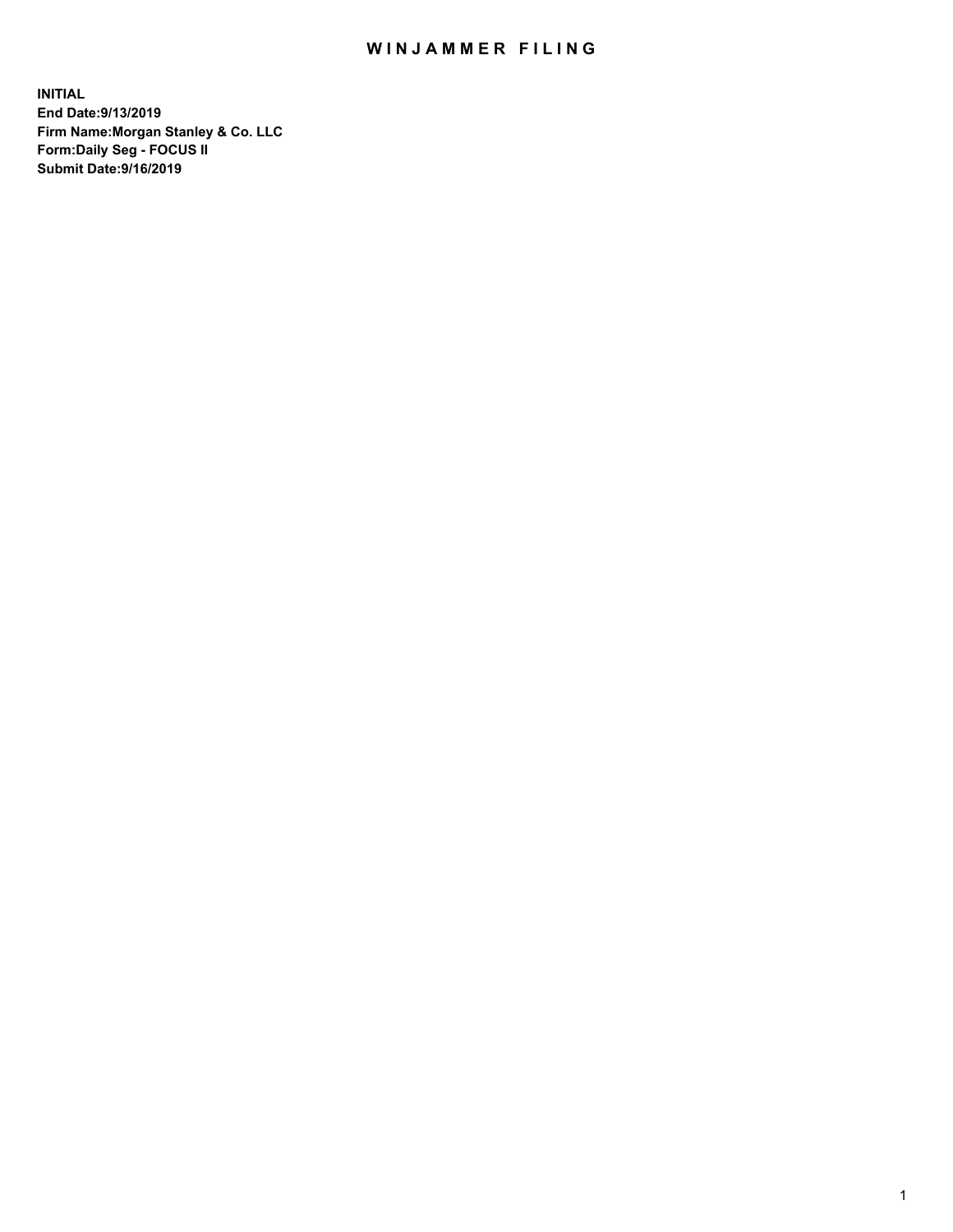**INITIAL End Date:9/13/2019 Firm Name:Morgan Stanley & Co. LLC Form:Daily Seg - FOCUS II Submit Date:9/16/2019 Daily Segregation - Cover Page**

| Name of Company                                                                   | Morgan Stanley & Co. LLC     |
|-----------------------------------------------------------------------------------|------------------------------|
| <b>Contact Name</b>                                                               | <b>Ikram Shah</b>            |
| <b>Contact Phone Number</b>                                                       | 212-276-0963                 |
| <b>Contact Email Address</b>                                                      | Ikram.shah@morganstanley.com |
| FCM's Customer Segregated Funds Residual Interest Target (choose one):            |                              |
| a. Minimum dollar amount: ; or                                                    | 235,000,000                  |
| b. Minimum percentage of customer segregated funds required:% ; or                | <u>0</u>                     |
| c. Dollar amount range between: and; or                                           | <u>0 0</u>                   |
| d. Percentage range of customer segregated funds required between: % and %.       | 00                           |
| FCM's Customer Secured Amount Funds Residual Interest Target (choose one):        |                              |
| a. Minimum dollar amount: ; or                                                    | 140,000,000                  |
| b. Minimum percentage of customer secured funds required:%; or                    | <u>0</u>                     |
| c. Dollar amount range between: and; or                                           | 0 <sub>0</sub>               |
| d. Percentage range of customer secured funds required between:% and%.            | 0 <sub>0</sub>               |
| FCM's Cleared Swaps Customer Collateral Residual Interest Target (choose one):    |                              |
| a. Minimum dollar amount: ; or                                                    | 92,000,000                   |
| b. Minimum percentage of cleared swaps customer collateral required:% ; or        | <u>0</u>                     |
| c. Dollar amount range between: and; or                                           | 0 Q                          |
| d. Percentage range of cleared swaps customer collateral required between:% and%. | 00                           |

Attach supporting documents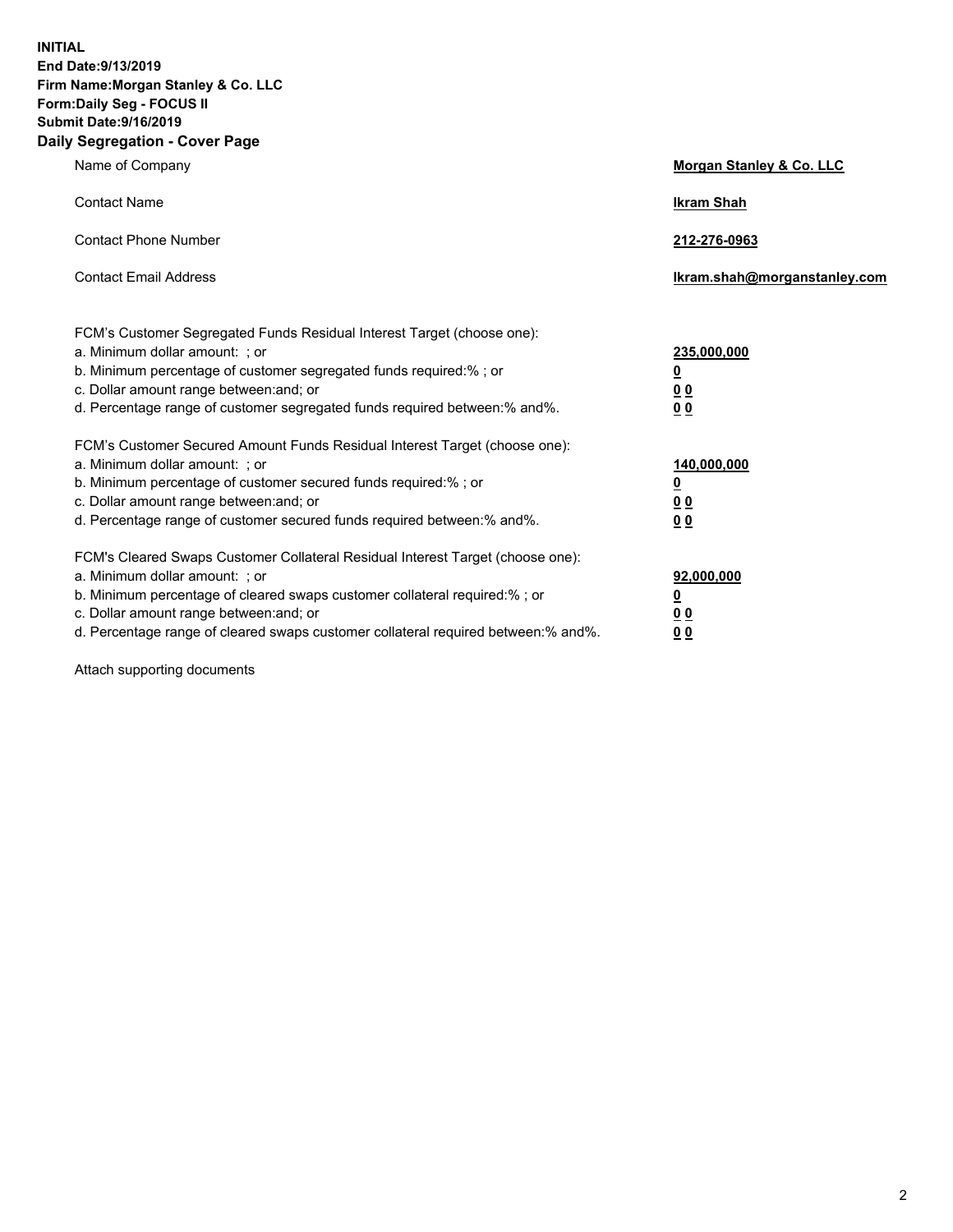## **INITIAL End Date:9/13/2019 Firm Name:Morgan Stanley & Co. LLC Form:Daily Seg - FOCUS II Submit Date:9/16/2019 Daily Segregation - Secured Amounts** Foreign Futures and Foreign Options Secured Amounts Amount required to be set aside pursuant to law, rule or regulation of a foreign government or a rule of a self-regulatory organization authorized thereunder 1. Net ledger balance - Foreign Futures and Foreign Option Trading - All Customers A. Cash **2,795,787,915** [7315]

- B. Securities (at market) **2,337,247,523** [7317]
- 2. Net unrealized profit (loss) in open futures contracts traded on a foreign board of trade **252,788,498** [7325]
- 3. Exchange traded options
	- a. Market value of open option contracts purchased on a foreign board of trade **37,596,431** [7335]
	- b. Market value of open contracts granted (sold) on a foreign board of trade **-32,894,051** [7337]
- 4. Net equity (deficit) (add lines 1. 2. and 3.) **5,390,526,316** [7345]
- 5. Account liquidating to a deficit and account with a debit balances gross amount **86,780,557** [7351] Less: amount offset by customer owned securities **-82,320,107** [7352] **4,460,450**
- 6. Amount required to be set aside as the secured amount Net Liquidating Equity Method (add lines 4 and 5)
- 7. Greater of amount required to be set aside pursuant to foreign jurisdiction (above) or line 6.

## FUNDS DEPOSITED IN SEPARATE REGULATION 30.7 ACCOUNTS

- 1. Cash in banks
	- A. Banks located in the United States **524,566,702** [7500]
	- B. Other banks qualified under Regulation 30.7 **505,459,955** [7520] **1,030,026,657**
- 2. Securities
	- A. In safekeeping with banks located in the United States **532,980,992** [7540]
	- B. In safekeeping with other banks qualified under Regulation 30.7 **0** [7560] **532,980,992** [7570]
- 3. Equities with registered futures commission merchants
	-
	- B. Securities **0** [7590]
	- C. Unrealized gain (loss) on open futures contracts **1,377,164** [7600]
	- D. Value of long option contracts **0** [7610]
- E. Value of short option contracts **0** [7615] **10,260,477** [7620]
- 4. Amounts held by clearing organizations of foreign boards of trade
	- A. Cash **0** [7640]
	- B. Securities **0** [7650]
	- C. Amount due to (from) clearing organization daily variation **0** [7660]
	- D. Value of long option contracts **0** [7670]
	- E. Value of short option contracts **0** [7675] **0** [7680]
- 5. Amounts held by members of foreign boards of trade
	-
	-
	- C. Unrealized gain (loss) on open futures contracts **251,411,334** [7720]
	- D. Value of long option contracts **37,596,431** [7730]
	- E. Value of short option contracts **-32,894,051** [7735] **4,012,952,568**
- 6. Amounts with other depositories designated by a foreign board of trade **0** [7760]
- 7. Segregated funds on hand **0** [7765]
- 8. Total funds in separate section 30.7 accounts **5,586,220,694** [7770]
- 9. Excess (deficiency) Set Aside for Secured Amount (subtract line 7 Secured Statement Page 1 from Line 8)
- 10. Management Target Amount for Excess funds in separate section 30.7 accounts **140,000,000** [7780]
- 11. Excess (deficiency) funds in separate 30.7 accounts over (under) Management Target **51,233,928** [7785]

**0** [7305]

[7354] **5,394,986,766** [7355]

**5,394,986,766** [7360]

[7530]

A. Cash **8,883,313** [7580]

 A. Cash **1,952,572,323** [7700] B. Securities **1,804,266,531** [7710] [7740] **191,233,928** [7380]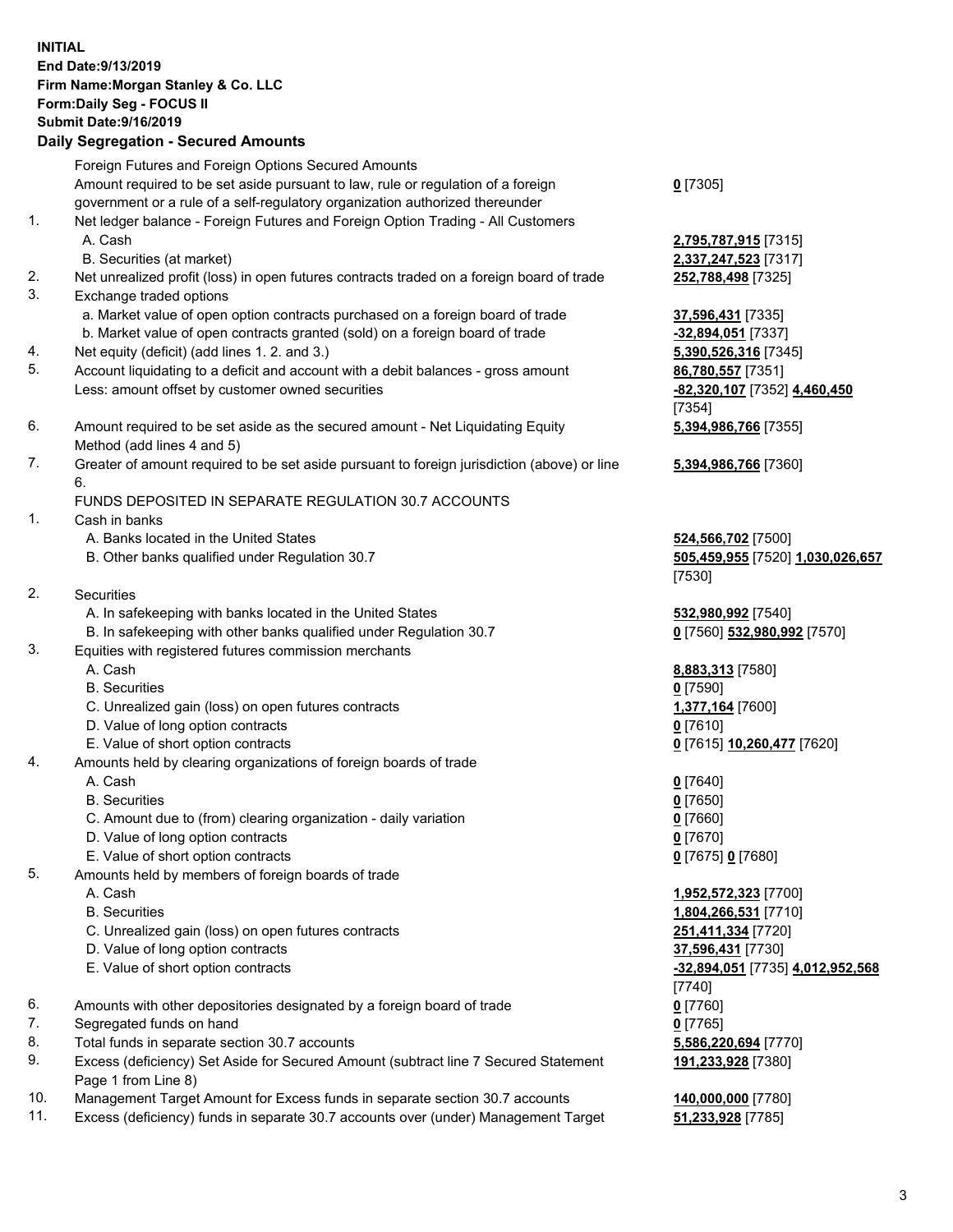**INITIAL End Date:9/13/2019 Firm Name:Morgan Stanley & Co. LLC Form:Daily Seg - FOCUS II Submit Date:9/16/2019 Daily Segregation - Segregation Statement** SEGREGATION REQUIREMENTS(Section 4d(2) of the CEAct) 1. Net ledger balance A. Cash **11,858,046,337** [7010] B. Securities (at market) **6,447,617,461** [7020] 2. Net unrealized profit (loss) in open futures contracts traded on a contract market **-2,290,601,989** [7030] 3. Exchange traded options A. Add market value of open option contracts purchased on a contract market **497,205,704** [7032] B. Deduct market value of open option contracts granted (sold) on a contract market **-330,393,620** [7033] 4. Net equity (deficit) (add lines 1, 2 and 3) **16,181,873,893** [7040] 5. Accounts liquidating to a deficit and accounts with debit balances - gross amount **1,171,249,564** [7045] Less: amount offset by customer securities **-1,166,582,362** [7047] **4,667,202** [7050] 6. Amount required to be segregated (add lines 4 and 5) **16,186,541,095** [7060] FUNDS IN SEGREGATED ACCOUNTS 7. Deposited in segregated funds bank accounts A. Cash **3,161,031,580** [7070] B. Securities representing investments of customers' funds (at market) **0** [7080] C. Securities held for particular customers or option customers in lieu of cash (at market) **914,919,599** [7090] 8. Margins on deposit with derivatives clearing organizations of contract markets A. Cash **6,990,844,363** [7100] B. Securities representing investments of customers' funds (at market) **0** [7110] C. Securities held for particular customers or option customers in lieu of cash (at market) **5,532,697,862** [7120] 9. Net settlement from (to) derivatives clearing organizations of contract markets **-308,907,010** [7130] 10. Exchange traded options A. Value of open long option contracts **497,205,704** [7132] B. Value of open short option contracts **-330,393,620** [7133] 11. Net equities with other FCMs A. Net liquidating equity **13,416,593** [7140] B. Securities representing investments of customers' funds (at market) **0** [7160] C. Securities held for particular customers or option customers in lieu of cash (at market) **0** [7170] 12. Segregated funds on hand **0** [7150] 13. Total amount in segregation (add lines 7 through 12) **16,470,815,071** [7180] 14. Excess (deficiency) funds in segregation (subtract line 6 from line 13) **284,273,976** [7190]

- 15. Management Target Amount for Excess funds in segregation **235,000,000** [7194]
- 16. Excess (deficiency) funds in segregation over (under) Management Target Amount Excess

**49,273,976** [7198]